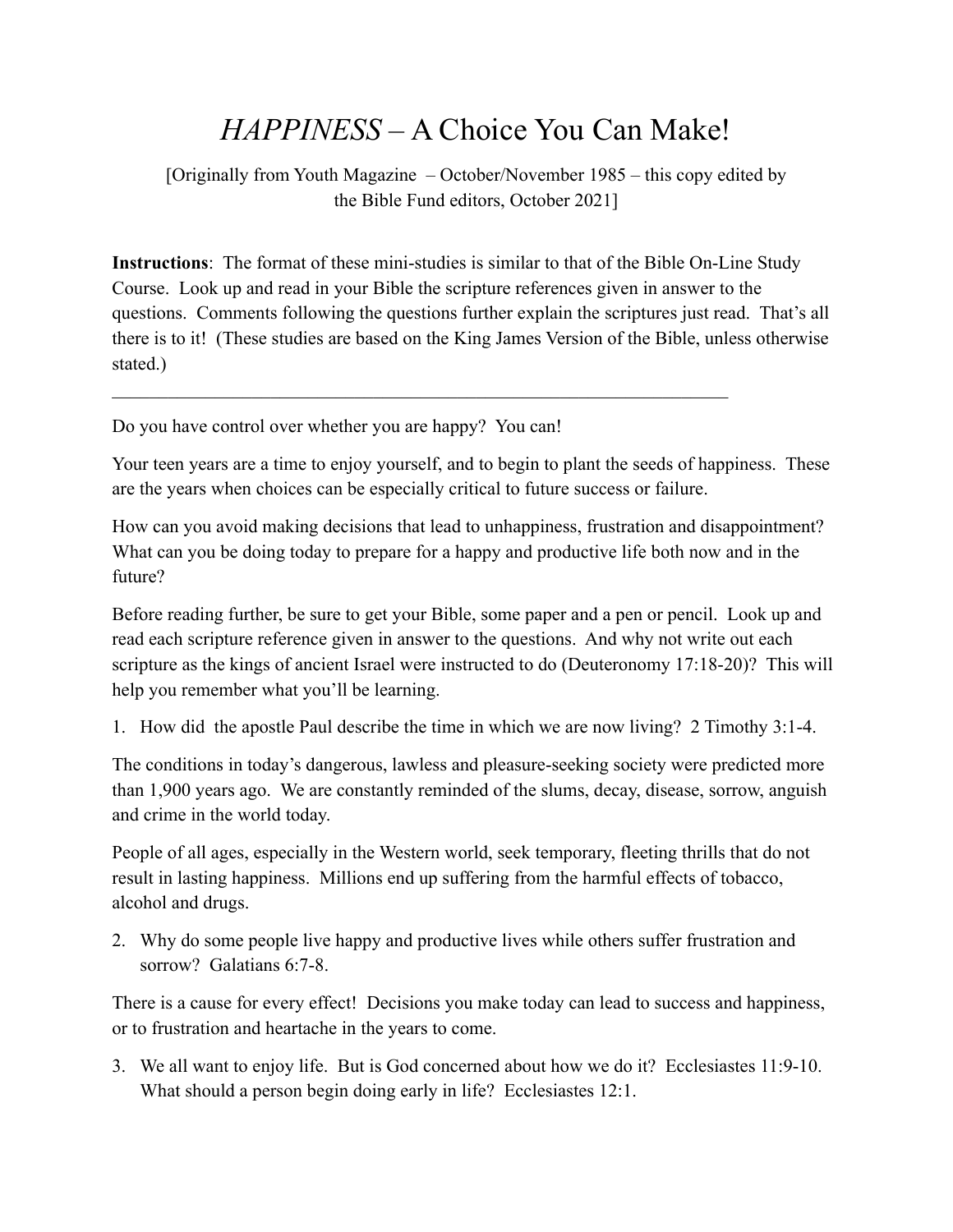Besides acknowledging that God exists, remembering Him also means being thankful to Him for your existence, for your parents and for the material things you enjoy.

4. What does God promise those who do remember Him and strive to please Him? Proverbs 3:1-6. Does God promise to bless those who desire to obey His law? Psalms 119:2; 34:7-10; 112:1-3; 1 John 3:22. Will He even grant the desires of our hearts if they are good for us? Psalm 37:3-4.

God wants us to live successful, happy lives – to enjoy good health, a challenging career, a beautiful marriage and happy children. He promises blessings and special protection to those who seek to do His will and keep His commandments!

- 5. Are various Bible examples preserved for us so that we can see the end results of both obedience and disobedience to God? 1 Corinthians 10:6, 11. How can we learn from these scriptures? Same verses and 2 Timothy 3:16.
- 6. What did God offer the people of ancient Israel if they would obey His commandments? Read and summarize Leviticus 26:3-13. And what would they bring on themselves for disobedience? Summarize verses 14-20. (Read verses 21-39 for additional details.)

Did God leave it to the people to choose the way of life they would pursue? Deuteronomy 11:26-28; 30:19-20.

God commanded the people of ancient Israel to choose the blessings that would come from obedience to Him. But Israel chose to disobey God.

Because of their disobedience, they suffered from terrible troubles including wars, famine and diseases. They were eventually taken captive just as God warned them. Their suffering came because they chose to follow their own ways, rather than obey God.

7. What did God warn Adam and Eve? Genesis 2:16-17. What choice did they make? Genesis 3:6. What was the result of their disobedience? Verse 16-19, 23-24.

Adam and Eve were driven out of the Garden of Eden because they chose not to obey God! They came under a curse for their disobedience to God and their lives became difficult and unhappy.

8. Why was Abraham blessed greatly by God? Genesis 22:15-18; 26:3-5.

Abraham believed and obeyed God's laws and taught his son Isaac to obey them too (Genesis 18:19). God, therefore, prospered him and made promises of national greatness to him and his descendants.

9. Were Daniel and his three friends given positions of great responsibility because of their obedience and trust in God? Read Daniel 1, especially verses 19-20. Also notice chapter 2:48-49. Did God protect them from harm? Read and summarize Daniel 3:14-28; 6:16-23.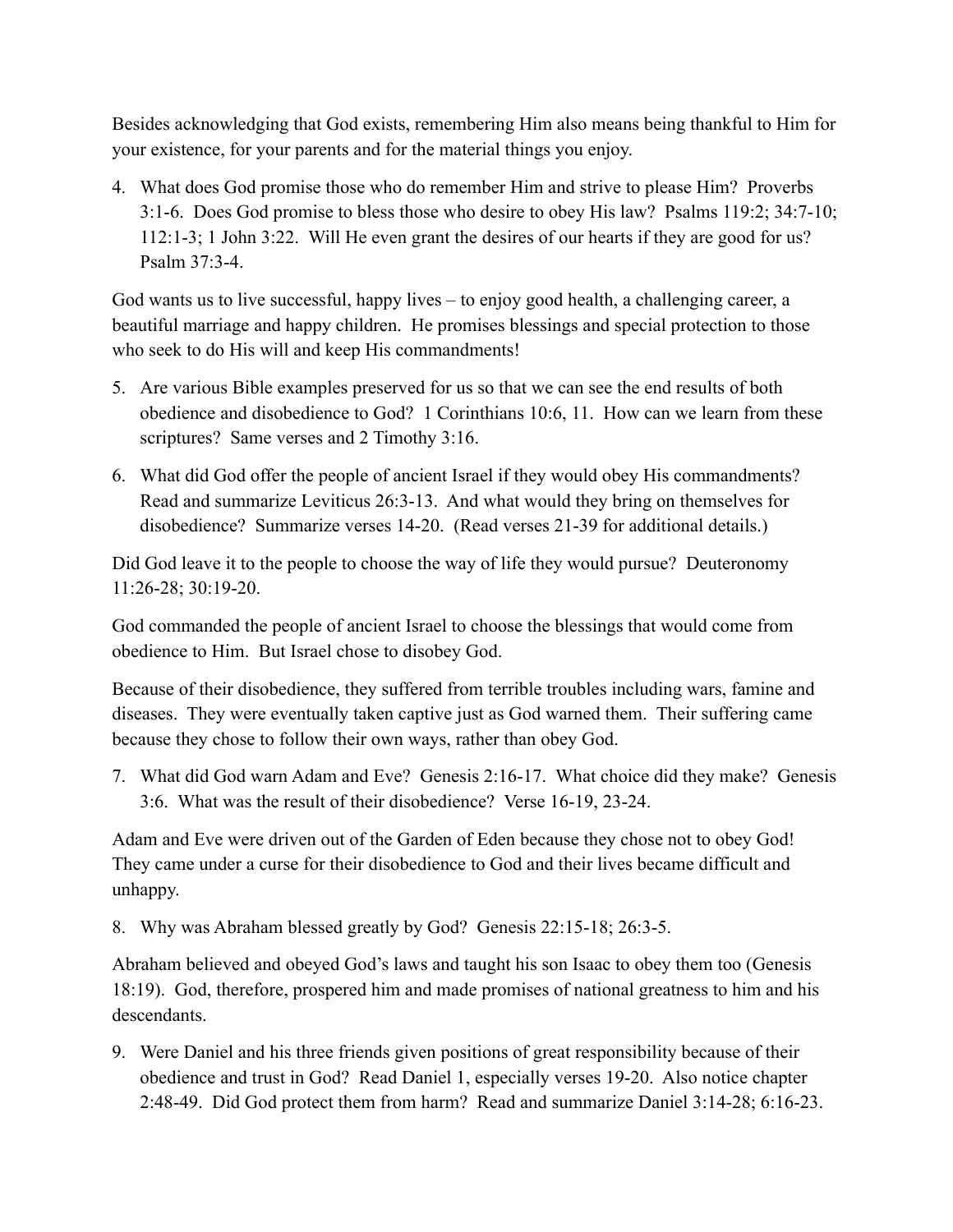Sometimes it is not easy to obey God, as these four men discovered. But they chose to obey God regardless of the consequences. They knew that obeying God was the most important thing in life!

10. Why did God select David to replace Saul as king of Israel? Acts 13:22. What did David do every day? Psalm 119:97. Why? Verses 98-100. Did David learn about God and begin to obey Him as a youth? Psalm 71:17.

David often thought about God's commandments and how to apply them in his daily life. His basic motivation and intent in life was to serve and obey God.

- 11. How did David respond to and view God's law when he was older? Psalm 119:60, 101-105. Will David be king over Israel in the world tomorrow? Ezekiel 37:24-25.
- 12. Did King David tell his son Solomon to keep God's commandments? 1 Kings 2:1-3. Why? Last part of verse 3.
- 13. Did King Josiah a descendant of David and the people of Judah make a covenant to keep the commandments of God? 2 Kings 23:3. What reforms did his zeal for God's way lead him to accomplish when he was just 20 years of age? Read and summarize 2 Chronicles  $34.1 - 7$

Josiah became king when he was only 8 years old. At age 16 he began to develop a burning desire to follow the example set by his ancestor David. He began to seek and obey God with all his might!

- 14. Is it God's will for us to keep His commandments today? 1 John 5:3. How are they described? Romans 7:12.
- 15. Did Jesus Christ set an example of keeping God's commandments? John 15:10. Did He clearly show that we are to keep the Ten Commandments? Matthew 19:16-19. What kind of life does Christ want us to experience? John 10:10 (second part of the verse); 3 John 2.

Jesus Christ came to earth about 2,000 years ago to show mankind how to live life to the full. He wants everyone to follow the way that leads to happiness, abundance and eternal life!

If people everywhere obeyed God's laws, there would be no war, no unhappy families, no divorce, crime, violence or stealing. People would be honest and concerned for one another's welfare and property.

16. What did Solomon conclude is the whole duty of man, whether young or old? Ecclesiastes  $12 \cdot 13 - 14$ 

We have seen that it is extremely important to remember God while we are young – to begin learning and following the ways that lead to an abundant, happy life both now and in the future.